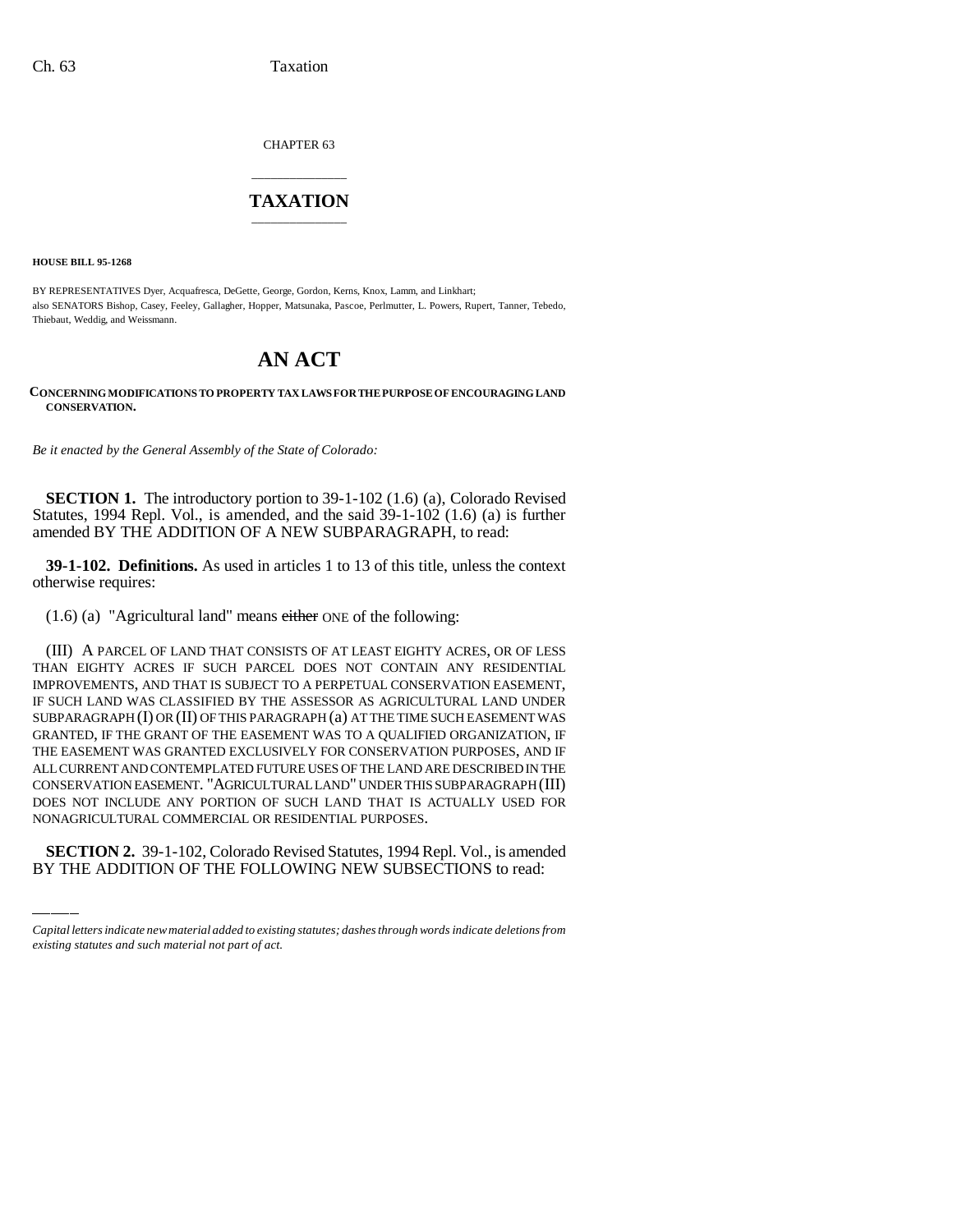**39-1-102. Definitions.** As used in articles 1 to 13 of this title, unless the context otherwise requires:

(3.2) "CONSERVATION PURPOSE" MEANS ANY OF THE FOLLOWING PURPOSES AS SET FORTH IN SECTION 170 (h) OF THE FEDERAL "INTERNAL REVENUE CODE OF 1986", AS AMENDED:

(a) THE PRESERVATION OF LAND AREAS FOR OUTDOOR RECREATION, THE EDUCATION OF THE PUBLIC, OR THE PROTECTION OF A RELATIVELY NATURAL HABITAT FOR FISH, WILDLIFE, PLANTS, OR SIMILAR ECOSYSTEMS; OR

(b) THE PRESERVATION OF OPEN SPACE, INCLUDING FARMLAND AND FOREST LAND, WHERE SUCH PRESERVATION IS FOR THE SCENIC ENJOYMENT OF THE PUBLIC OR IS PURSUANT TO A CLEARLY DELINEATED FEDERAL, STATE, OR LOCAL GOVERNMENT CONSERVATION POLICY AND WHERE SUCH PRESERVATION WILL YIELD A SIGNIFICANT PUBLIC BENEFIT.

(8.7) "PERPETUAL CONSERVATION EASEMENT" MEANS A CONSERVATION EASEMENT IN GROSS, AS DESCRIBED IN ARTICLE 30.5 OF TITLE 38, C.R.S., THAT QUALIFIES AS A PERPETUAL CONSERVATION RESTRICTION PURSUANT TO SECTION 170 (h) OF THE FEDERAL "INTERNAL REVENUE CODE OF 1986", AS AMENDED, AND ANY REGULATIONS ISSUED THEREUNDER.

(13.2) "QUALIFIED ORGANIZATION" MEANS A QUALIFIED ORGANIZATION AS DEFINED IN SECTION 170 (h) (3) OF THE FEDERAL "INTERNAL REVENUE CODE OF 1986", AS AMENDED.

**SECTION 3.** 39-1-103 (5) (a), Colorado Revised Statutes, 1994 Repl. Vol., is amended, and the said 39-1-103 (5) is further amended BY THE ADDITION OF A NEW PARAGRAPH, to read:

**39-1-103. Actual value determined - when.** (5) (a) All real and personal property shall be appraised and the actual value thereof for property tax purposes determined by the assessor of the county wherein such property is located. The actual value of such property, other than agricultural lands exclusive of building improvements thereon and other than residential real property and other than producing mines and lands or leaseholds producing oil or gas, shall be that value determined by appropriate consideration of the cost approach, the market approach, and the income approach to appraisal. The assessor shall consider and document all elements of such approaches that are applicable prior to a determination of actual value. Despite any orders of the state board of equalization, no assessor shall arbitrarily increase the valuations for assessment of all parcels represented within the abstract of a county or within a class or subclass of parcels on that abstract by a common multiple in response to the order of said board. If an assessor is required, pursuant to the order of said board, to increase or decrease valuations for assessment, such changes shall be made only upon individual valuations for assessment of each and every parcel, using each of the approaches to appraisal specified in this paragraph (a), if applicable. The actual value of agricultural lands, exclusive of building improvements thereon, shall be determined by consideration of the earning or productive capacity of such lands during a reasonable period of time, capitalized at